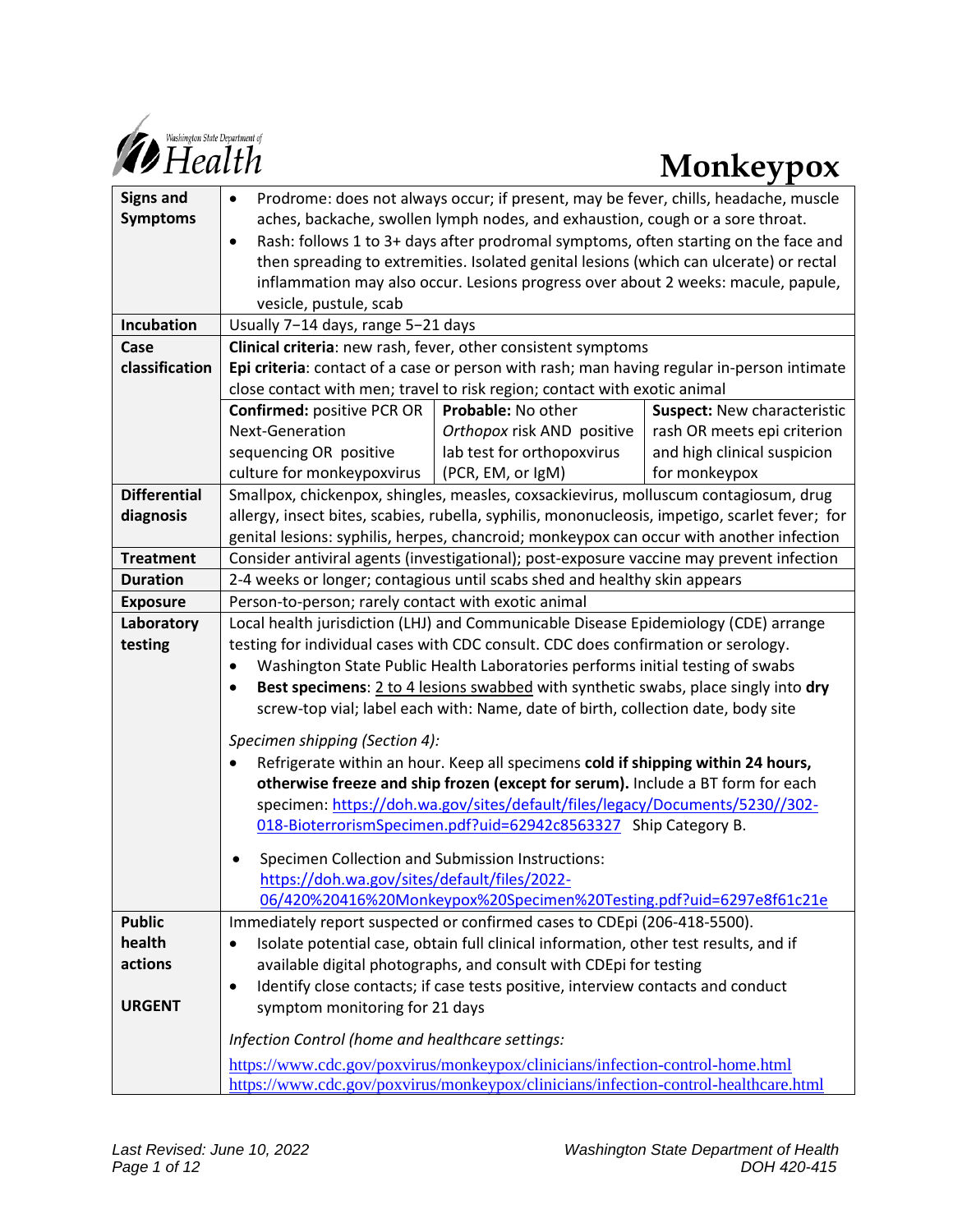# **Monkeypox**

# **1. DISEASE REPORTING**

#### **A.Purpose of Reporting and Surveillance**

- 1. To understand the epidemiology of monkeypox in Washington State residents and to inform public health and healthcare organizations about conditions that have been diagnosed in residents.
- 2. To assist in the diagnosis and treatment of cases.
- 3. If applicable, to identify potentially exposed close contacts, healthcare workers, and laboratory personnel and to provide counseling.
- 4. To identify sources of transmission and to prevent further transmission.
- 5. To raise the index of suspicion of a possible bioterrorism event if no natural exposure source is identified.

#### **B. Legal Reporting Requirements**

- 1. Health care providers: **immediately notifiable to local health jurisdiction**
- 2. Health care facilities: **immediately notifiable to local health jurisdiction**
- 3. Laboratories: **immediately notifiable to local health jurisdiction**
- 4. Local health jurisdictions: **immediately notifiable to the Washington State Department of Health (DOH) Office of Communicable Disease Epidemiology (CDE) at 206-418-5500 or 877-539-4344.**

#### **C. Local Health Jurisdiction Investigation Responsibilities**

- 1. Begin follow up investigation immediately.
- 2. Report any case to CDE through the Washington Disease Reporting System (WDRS) as a Rare Disease of Public Health Significance, including entering the 'Rare disease of public health significance' in the Clinical and Laboratory tab.

# **2. THE DISEASE AND ITS EPIDEMIOLOGY**

#### **A. Etiologic Agent**

Monkeypox virus, a DNA virus in the genus *Orthopox*. There are two clades: central African and west African. The west African clade causes milder illness. There can be various strains within a clade. Related viruses are variola virus (cause of smallpox), vaccinia virus (smallpox vaccine), and cowpox virus.

#### **B. Description of Illness**

The illness usually but not always begins with a prodrome including fever, chills, headache, muscle aches, backache, swollen lymph nodes, and exhaustion. There can be cough or a sore throat. Lymphadenopathy can occur, involving the neck, armpits, or groin, and be on one or both sides of the body. Either genital lesions (which can ulcerate) or rectal inflammation without external rash may occur without a febrile prodrome.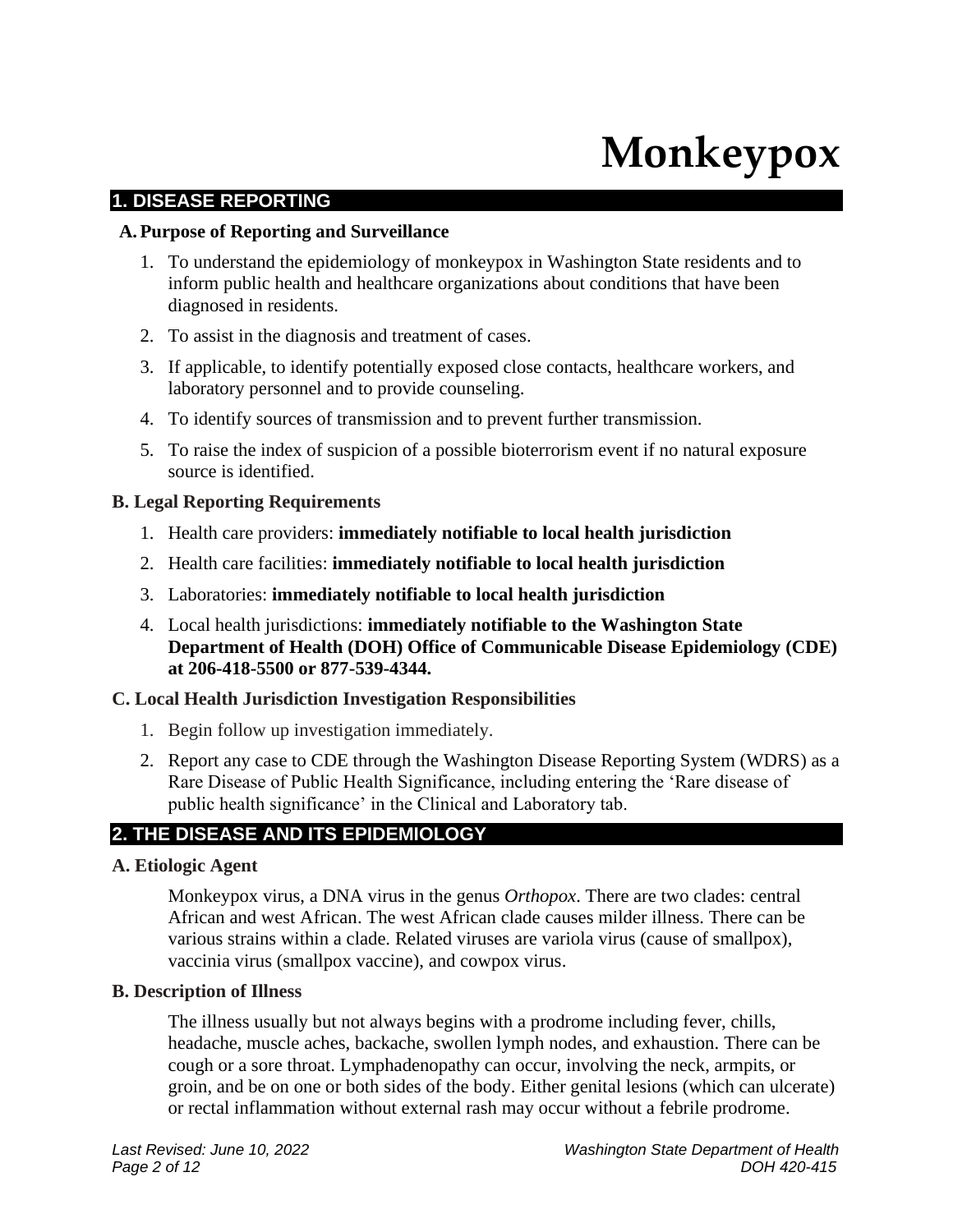From 1 to 3 or more days after the prodrome (if present), a deep-seated wellcircumscribed firm discrete rash develops. Lesions often but not always start on the face and then spread to other body areas, particularly the extremities. Lesions can be asynchronous, scattered or diffuse, limited to one body part (e.g., face, anogenital), or occur under a nail. For details see:

<https://www.cdc.gov/poxvirus/monkeypox/clinicians/clinical-recognition.html>

Rash lesions progress through stages, with lesions at a similar stage in one body area:

- Macule: spot with change in skin coloring
- Papule: raised (palpable) solid lesion
- Vesicle: circumscribed elevated lesion filled with clear fluid
- Pustule: circumscribed elevated lesion filled with opaque pus
- Scab: dry, dark

Vesicular or pustular lesions may ulcerate or umbilicate in the center and the surrounding skin may redden. Secondary bacterial infection can cause abscesses. Lesions are often painful, while scabs are itchy. Scabs may leave pitted scars or altered pigment.

The total duration of symptoms is 2−4 weeks. Case fatality rates during outbreaks in Africa have reached 10%, with higher risk for children.

Clinicians should consider other conditions causing rashes including: chickenpox, shingles, measles, coxsackievirus (hand foot mouth disease), scabies, drug allergy, insect bites, rubella, syphilis, molluscum contagiosum, mononucleosis, impetigo, scarlet fever, erythema toxicum, smallpox; for genital lesions: syphilis, herpes simplex virus infection, chancroid, varicella zoster. Note that multiple concurrent infections can occur (e.g., herpes and monkeypox).

For clinician FAQ see:<https://www.cdc.gov/poxvirus/monkeypox/clinicians/faq.html>

# **C. Monkeypox in Washington State**

Prior to 2022 no cases had been detected. In May 2022 at least one case in Washington was identified during an international outbreak involving the west African strain. During the first month of the outbreak, cases were identified in Europe, North America (US data: [U.S. Monkeypox 2022: Situation Summary | Monkeypox | Poxvirus | CDC\)](https://www.cdc.gov/poxvirus/monkeypox/response/2022/index.html), South America, the Middle East, and Australia. For a global update see: [https://www.who.int/health-topics/monkeypox#tab=tab\\_1](https://www.who.int/health-topics/monkeypox#tab=tab_1)

#### **D. Reservoirs**

Although first recognized in a research monkey colony, the reservoir for the virus in Central and West African countries is unknown. Several species of primates and rodents are known to be susceptible to infection with monkeypox virus. Person-to-person transmission occurs.

#### **E. Modes of Transmission**

Monkeypox is acquired by close contact with an infected animal or with an infected person. The virus is present in the rash, scabs and scab fragments, and, if there are oral lesions, in saliva. Contact with clothing or bedding contaminated with lesion fluid or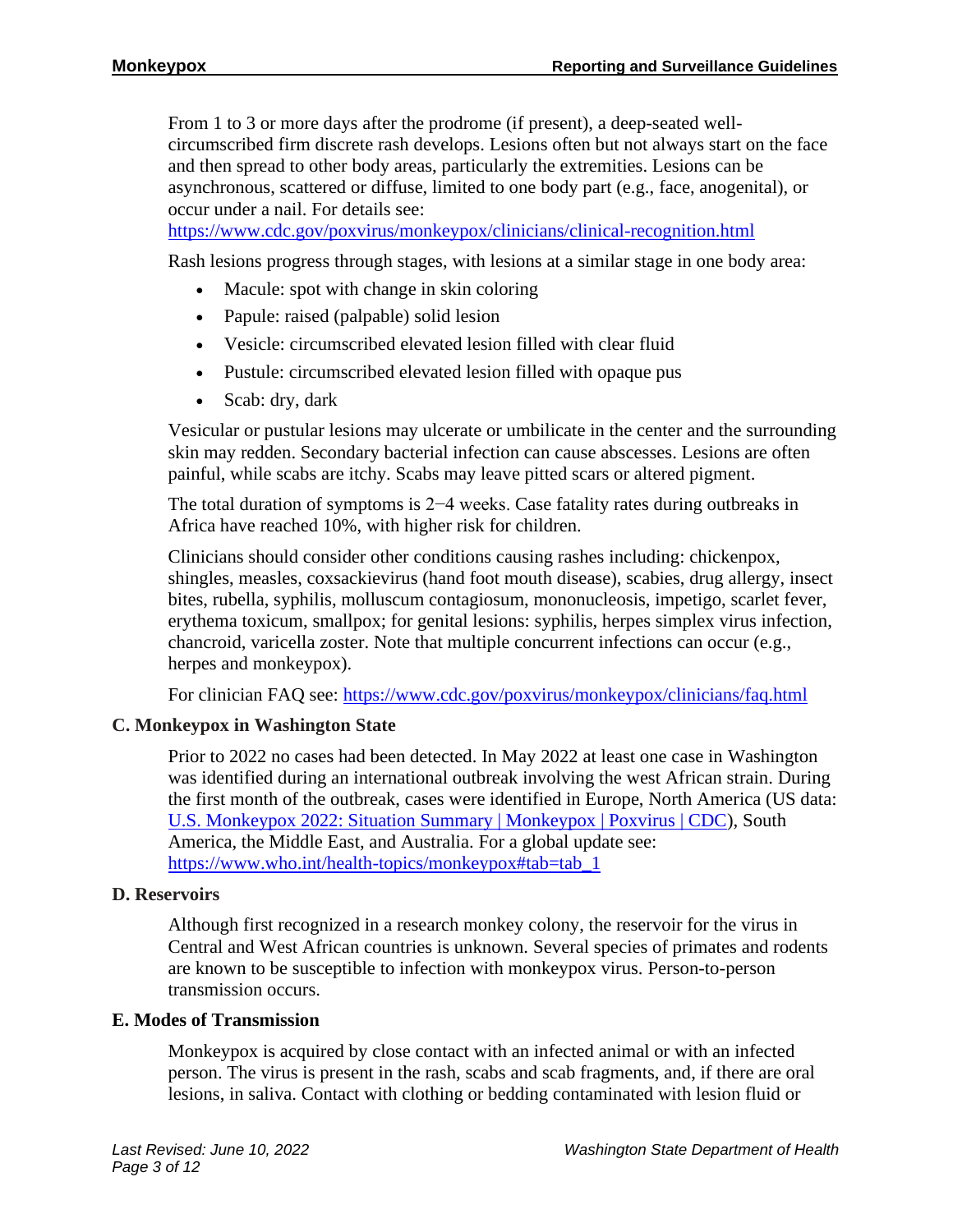scabs can result in transmission. Virus occurs in the mouth and throat but droplet transmission alone is rarely implicated, so prolonged face-to-face contact is likely necessary for spread. Transmission during an air flight has not been documented. Transmission in a healthcare setting may have occurred through contaminated bedding: <https://www.ncbi.nlm.nih.gov/pmc/articles/PMC7101111/pdf/19-1164.pdf>

Also see:<https://www.cdc.gov/poxvirus/monkeypox/transmission.html>

# **F. Incubation Period**

The incubation period (time from infection to symptoms) for monkeypox is usually 7–14 days but can range from 5−21 days.

# **G. Period of Communicability**

Communicable from onset of the first symptom until the last scab separates with healthy skin below. Scabs can retain infectious virus. Shed scabs and fabrics contaminated with scabs should be handled in a safe manner.

# **H. Treatment**

Vaccination may be appropriate for post-exposure prophylaxis of close contacts (also see Section 7 for pre-exposure vaccination). Antiviral agents approved for treatment of smallpox can be considered to prevent severe disease or complications, particularly for persons at increased risk for severe disease. There may be an applicable Expanded Access Investigational New Drug Protocol. See:

<https://www.cdc.gov/poxvirus/monkeypox/treatment.html>

<https://www.cdc.gov/poxvirus/monkeypox/clinicians/treatment.html>

<https://www.cdc.gov/poxvirus/monkeypox/treatment.html>

Report vaccine adverse events to VAERS [https://vaers.hhs.gov/](https://gcc02.safelinks.protection.outlook.com/?url=https%3A%2F%2Fvaers.hhs.gov%2F&data=05%7C01%7CMarcia.Goldoft%40DOH.WA.GOV%7Cb2f0fface6ef483ce8e008da4a42317a%7C11d0e217264e400a8ba057dcc127d72d%7C0%7C0%7C637903945409803530%7CUnknown%7CTWFpbGZsb3d8eyJWIjoiMC4wLjAwMDAiLCJQIjoiV2luMzIiLCJBTiI6Ik1haWwiLCJXVCI6Mn0%3D%7C3000%7C%7C%7C&sdata=hufE8hnpHgA9LW5RTg8%2Fm37FauzDRaVKYpciHWPa4ss%3D&reserved=0)

# **3. CASE DEFINITIONS**

The situation is currently still evolving and case definitions may change in the future.

# **A. Case Definition (June 1, 2022)**

Note that a person's categorization may change as the investigation continues (e.g., a person may go from Suspect to Probable).

*Suspect case*:

- New characteristic rash\* OR
- Meets one of the epidemiologic criteria and has a high clinical suspicion for monkeypox; clinical suspicion may exist if presentation is consistent with illnesses confused with monkeypox (e.g., secondary syphilis, herpes, and varicella zoster

# *Probable case:*

- No suspicion of other recent *Orthopoxvirus* exposure (e.g., *Vaccinia virus* in ACAM2000 vaccination) AND demonstration of the presence of
	- o *Orthopoxvirus* DNA by polymerase chain reaction of a clinical specimen OR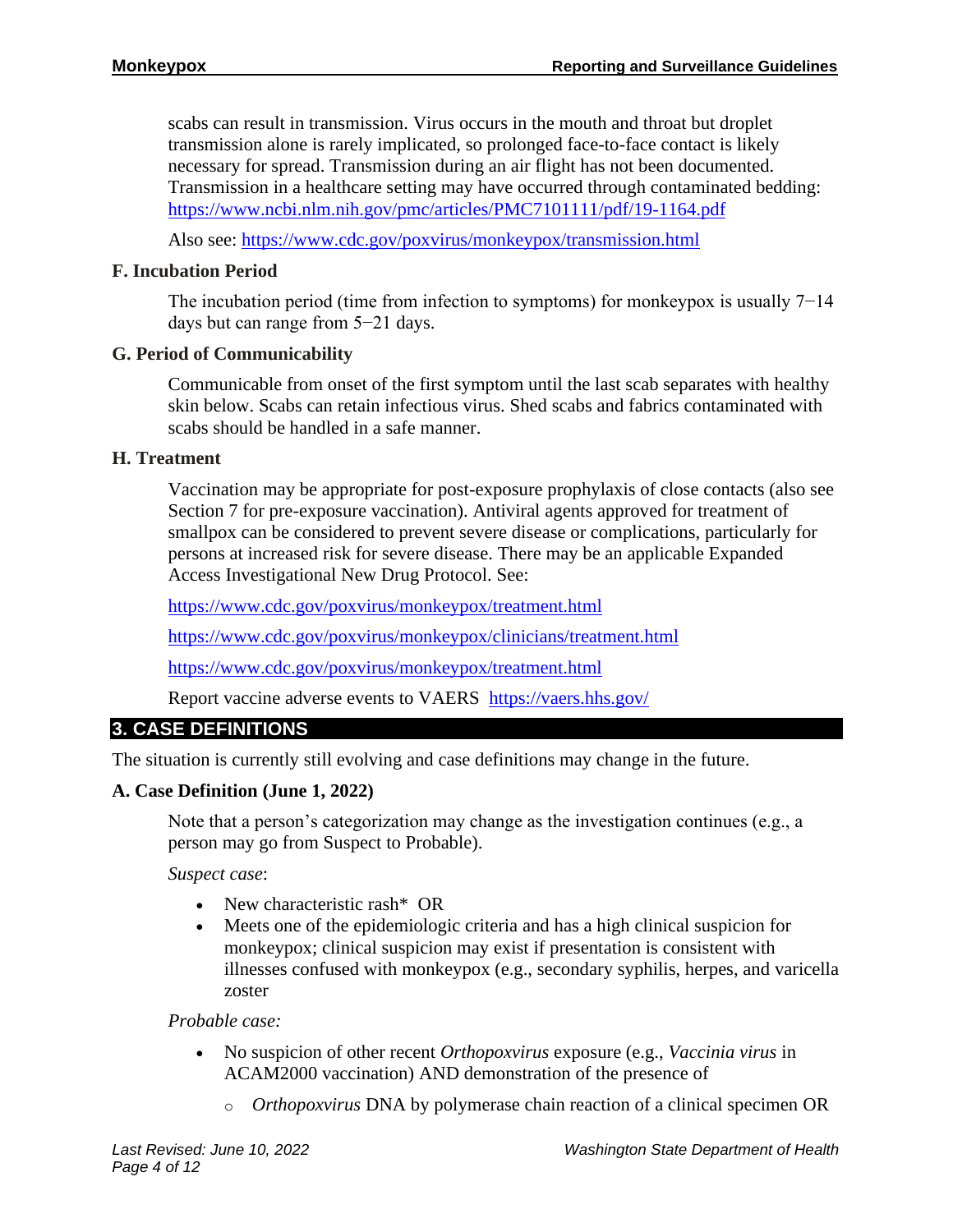- o *Orthopoxvirus* using immunohistochemical or electron microscopy testing methods OR
- o Demonstration of detectable levels of anti-orthopoxvirus IgM antibody during the period of 4 to 56 days after rash onset

# *Confirmed case:*

• Demonstration of the presence of Monkeypox virus DNA by polymerase chain reaction testing or Next-Generation sequencing of a clinical specimen OR isolation of Monkeypox virus in culture from a clinical specimen

# **B. Epidemiologic Criteria for Diagnosis**

Within 21 days of illness onset:

- Reports having had contact with a person who had a similar-appearing rash or who received a diagnosis of confirmed or probable monkeypox OR
- Had close or intimate in-person contact with individuals in a social network experiencing monkeypox activity; this includes men who have sex with men (MSM) who meet partners through an online website, digital application ("app"), or social event (e.g., a bar or party) **OR**
- Traveled outside the US to a country with confirmed cases of monkeypox or where Monkeypox virus is endemic **OR**
- Had contact with a dead or live wild animal or exotic pet that is an African endemic species or used a product derived from such animals (e.g., game meat, creams, lotions, powders, etc.)

# **C. Exclusion Criteria**

A case may be excluded as a suspect, probable, or confirmed monkeypox case if:

- An alternative diagnosis\* can fully explain the illness **OR**
- An individual has symptoms consistent with monkeypox but does not develop a rash within 5 days of illness onset **OR**
- A case where high-quality specimens do not demonstrate the presence of *Orthopoxvirus* or Monkeypox virus or antibodies to *Orthopoxvirus*

\* The characteristic rash associated with monkeypox lesions involve the following: deepseated and well-circumscribed lesions, often with central umbilication; and lesion progression through specific sequential stages—macules, papules, vesicles, pustules, and scabs; this can sometimes be confused with other diseases that are more commonly encountered in clinical practice (e.g., secondary syphilis, herpes, and varicella zoster). Historically, sporadic accounts of patients co-infected with Monkeypox virus and another infectious agent (e.g., varicella zoster, syphilis) have been reported, so patients with a characteristic rash should be considered for testing, even if other tests are positive.

See:<https://www.cdc.gov/poxvirus/monkeypox/clinicians/case-definition.html>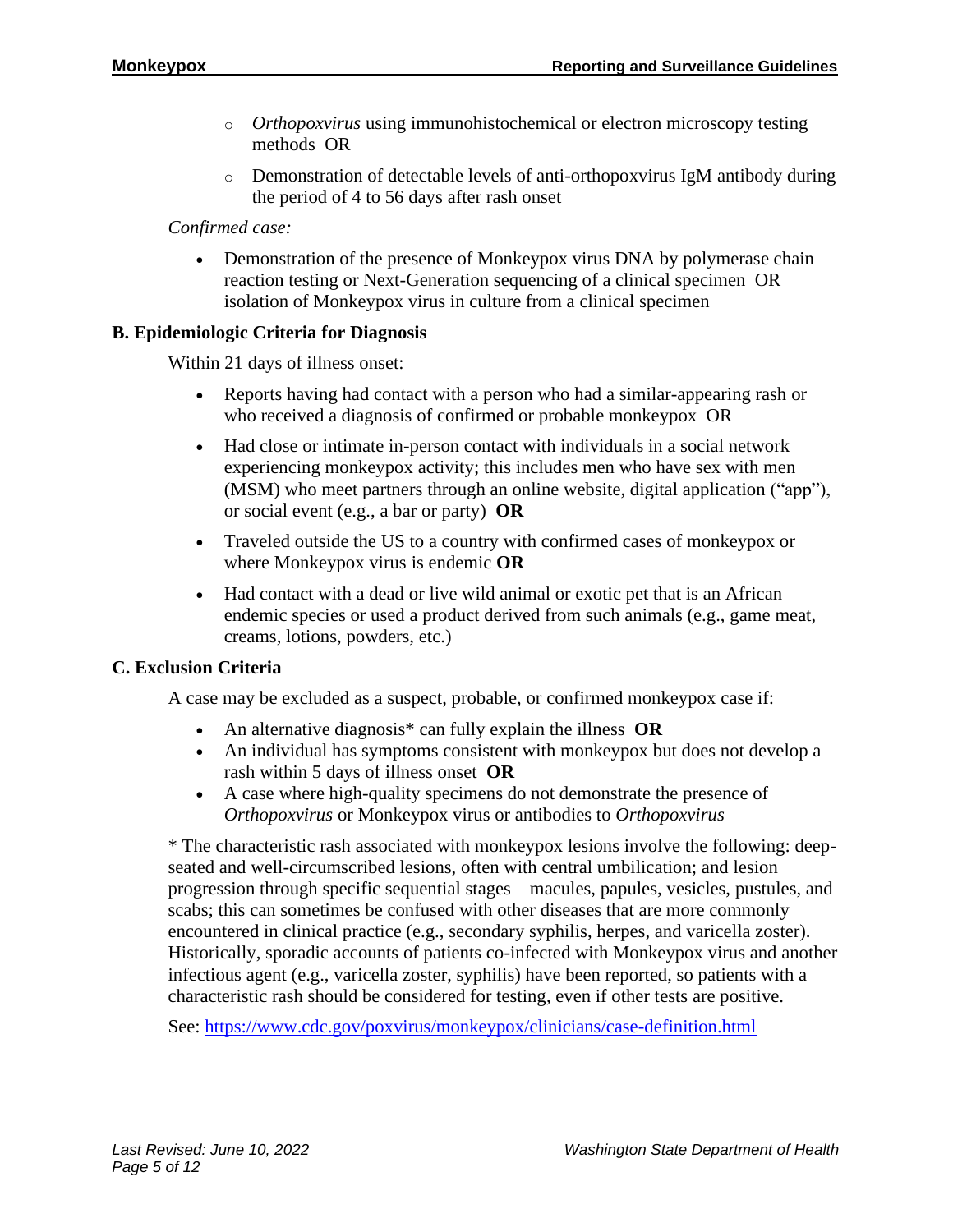# **4. DIAGNOSIS AND LABORATORY SERVICES**

# **A. Diagnosis**

Testing for monkeypoxvirus is done at Washington State Public Health Laboratories (WAPHL). The decision is based on a good clinical history, a classic rash (typically on face/hands/legs), a clear exposure, and if possible negative results from clinical laboratories for other agents. Having a de-identified digital photograph of the rash to share is helpful. Preliminary testing is done at WAPHL, and specimens positive for *Orthopox* virus forwarded to CDC for confirmation.

# **B. Services Available at the Washington State Public Health Laboratories (WAPHL)**

WAPHL can confirm *Orthopox* and rule out smallpox. Additional testing such as monkeypox confirmation, serology, microscopy, and culture is done at CDC.

Note that WAPHL require all clinical specimens have two patient identifiers, a name **and**  a second identifier (e.g., date of birth) both on the specimen label and on the submission form. Due to laboratory accreditation standards, specimens will be rejected for testing if not properly identified.

For CDC information see:

<https://www.cdc.gov/poxvirus/monkeypox/clinicians/prep-collection-specimens.html> and [https://www.cdc.gov/smallpox/lab-personnel/specimen-collection/specimen](https://www.cdc.gov/smallpox/lab-personnel/specimen-collection/specimen-collection-procedures.html)[collection-procedures.html](https://www.cdc.gov/smallpox/lab-personnel/specimen-collection/specimen-collection-procedures.html)

# **C. Specimen Collection**

Use appropriate person protective equipment when collecting specimens and obtain correct specimens. Obtain at least two swabs or scab specimens from separate lesions, preferably up to four. Refrigerate or freeze specimens within one hour of collection. Specimen arriving within 24 hours of collection can be shipped cold. Otherwise freeze all specimens (except serum). Ship serum cold and all other specimens frozen.

Ship Category B. For details of specimen collection including storage and shipping temperatures see: **Specimen collection guidance** 

Label each specimen with two identifiers (e.g., name and date of birth), collection date, and the body site of the lesion (e.g., "palmer left hand second digit"). Each specimen should be packaged with its form in a separate bag. Multiple specimen bags can be combined in a secondary bag or container. For each specimen please enclose a completed WAPHL bioterrorism form available at:

[https://doh.wa.gov/sites/default/files/legacy/Documents/5230//302-018-](https://doh.wa.gov/sites/default/files/legacy/Documents/5230/302-018-BioterrorismSpecimen.pdf?uid=62942c8563327) [BioterrorismSpecimen.pdf?uid=62942c8563327](https://doh.wa.gov/sites/default/files/legacy/Documents/5230/302-018-BioterrorismSpecimen.pdf?uid=62942c8563327)

# **5. ROUTINE CASE INVESTIGATION**

Routine case investigation: notify CDE immediately for suspected or confirmed case. Interview the case and others who may be able to provide pertinent information and review available medical records including digital photographs of a rash.

# **A. Evaluate the Diagnosis**

Obtain detailed information regarding: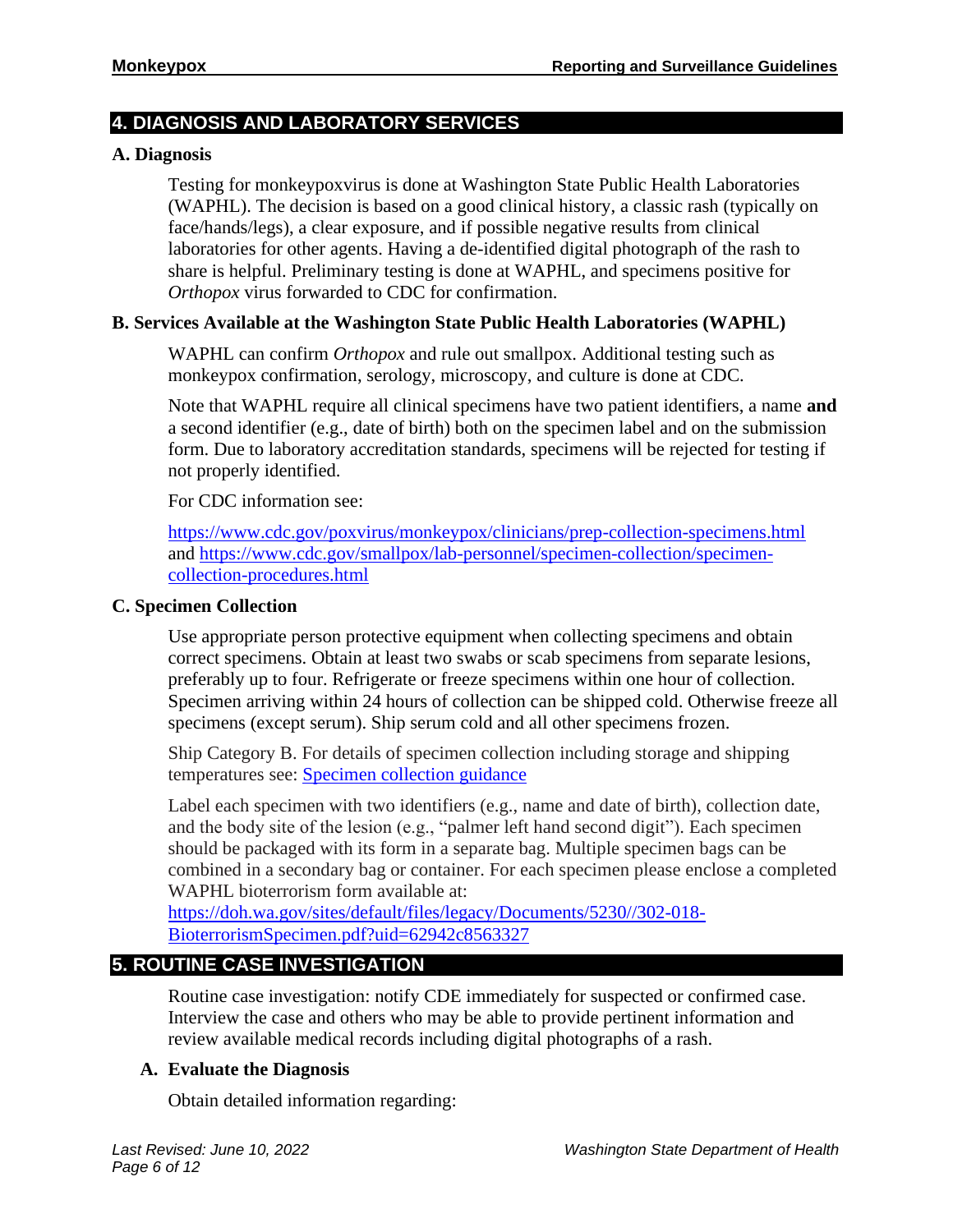- Symptoms preceding the rash including the first symptom and the date it occurred. Did the person have a fever? (Date fever started? Highest temperature?) Did the person have: headache, muscle aches, backache, swollen lymph nodes, exhaustion, cough?
- Description of the rash? (Deep-seated and well-circumscribed? What stage/stages? Progression from macular and popular to vesicular and pustular? Lesions on a body part occur at the same stage? Painful or itchy?)
- Body part where the first lesion occurred
- Body parts now affected and which parts have the most lesions
- Underlying medical conditions, particularly any immunosuppression
- Any history of smallpox vaccination? If so, date and type?
- Contact Office of Communicable Disease Epidemiology (206-418-5500) for approval prior to submitting specimens. Provide a full clinical history (onset, symptoms, rash description, travel and other potential exposures), results of other tests for rash illnesses (e.g., syphilis, herpes), and if possible also submit de-identified digital photographs of the lesions.

Advise the provider to consider and test for alternative diagnosis such as syphilis, herpes, or chickenpox. While testing and evaluation are being conducted, the person should be in home isolation (see Section D below).

Advise use of appropriate personal protective equipment when evaluating the patient and obtaining specimens for monkeypox **and** for other potential causes (see: [https://www.cdc.gov/poxvirus/monkeypox/clinicians/infection-control-healthcare.html\)](https://www.cdc.gov/poxvirus/monkeypox/clinicians/infection-control-healthcare.html). Note that dual infections can occur (e.g., herpes and monkeypox).

The person should be in home isolation until testing is done. If orthopoxvirus testing at WAPHL is positive, the person should continue home isolation through the end of their contagious period. If orthopoxvirus testing is negative, an alternative diagnosis should be pursued, and continued home isolation determined based on clinical suspicion or alternate diagnosis (e.g., varicella).

Since the end of isolation for monkeypox is based on clinical evaluation rather than a specific time period, persons with monkeypox should be evaluated prior to discontinuing isolation. Depending on local circumstances, persons with monkeypox could be evaluated in their homes by public health clinicians, at a public health clinic site, or by an infectious disease clinic provider at a local healthcare facility.

# **B. Identify Potential Sources of Infection**

Ask about exposures 5-21 days before onset:

- 1. Travel particularly outside the United States including to a country with confirmed cases or with endemic monkeypox
	- a. Determine dates and locations of travel including: country, city, and any large gatherings or special events attended
	- b. Obtain air travel information: date, time, flight number, city of departure, city of arrival, seat number, if known names of those in adjacent seats
- 2. Man who regularly has close or intimate in-person contact with other men,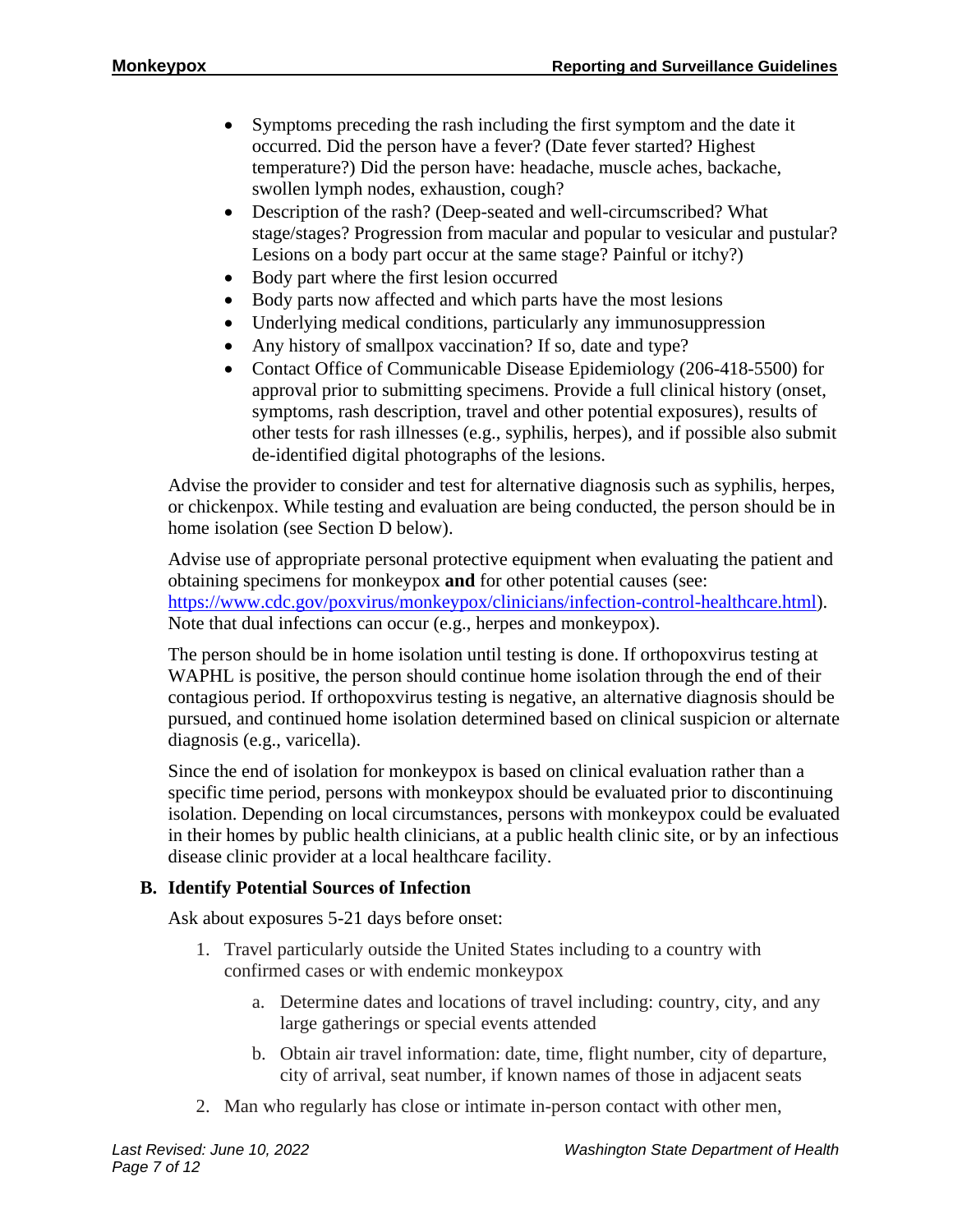including men who meet partners through an online website, a digital application ("app"), or at a social event (e.g., a bar or party)

- 3. Contact with a known monkeypox case or with a person having a similar rash
- 4. Recently received or in contact with a person who received smallpox vaccination

# **C. Identify Potentially Exposed Persons**

Have the person under investigation identify close contacts (including household members, sexual partners and contacts during travel or healthcare visits). If the person tests positive for non-smallpox *Orthopox* virus, conduct interviews with close contacts. Assess their degree of exposure and also their health status for risk of severe disease to determine whether prompt post-exposure prophylaxis (PEP) with vaccination is appropriate (see Section D below)

[\(https://www.cdc.gov/poxvirus/monkeypox/clinicians/monitoring.html\)](https://www.cdc.gov/poxvirus/monkeypox/clinicians/monitoring.html):

- 1. High degree of exposure monitor for 21 days, recommend PEP:
	- Unprotected contact between a person's skin or mucous membranes and the skin, lesions, or bodily fluids from a patient (e.g., any sexual contact, inadvertent splashes of patient saliva to the eyes or oral cavity of a person, ungloved contact with patient), or contaminated materials (e.g., linens, clothing) OR
	- Being inside the patient's room or within 6 feet of a patient during any procedures that may create aerosols from oral secretions, skin lesions, or resuspension of dried exudates (e.g., shaking of soiled linens), without wearing an N95 or equivalent respirator (or higher) and eye protection OR
	- Exposure that, at the discretion of public health authorities, was recategorized to this risk level (i.e., exposure that ordinarily would be considered a lower risk exposure, raised to this risk level because of unique circumstances)
- 2. Intermediate degree of exposure monitor for 21 days, consider PEP:
	- Being within 6 feet for 3 hours or more of an unmasked patient without wearing, at a minimum, a surgical mask OR
	- Activities resulting in contact between sleeves and other parts of an individual's clothing and the patient's skin lesions or bodily fluids, or their soiled linens or dressings (e.g., turning, bathing, or assisting with transfer) while wearing gloves but not wearing a gown OR
	- Exposure that, at the discretion of public health authorities, was recategorized to this risk level because of unique circumstances (e.g., if the potential for an aerosol exposure is uncertain, public health authorities may choose to decrease risk level from high to intermediate)
- 3. Low/uncertain degree of exposure monitor for 21 days:
	- Entered the patient room without wearing eye protection on one or more occasions, regardless of duration of exposure OR
	- During all entries in the patient care area or room (except for during any procedures listed above in the high-risk category), wore gown, gloves, eye protection, and at minimum, a surgical mask OR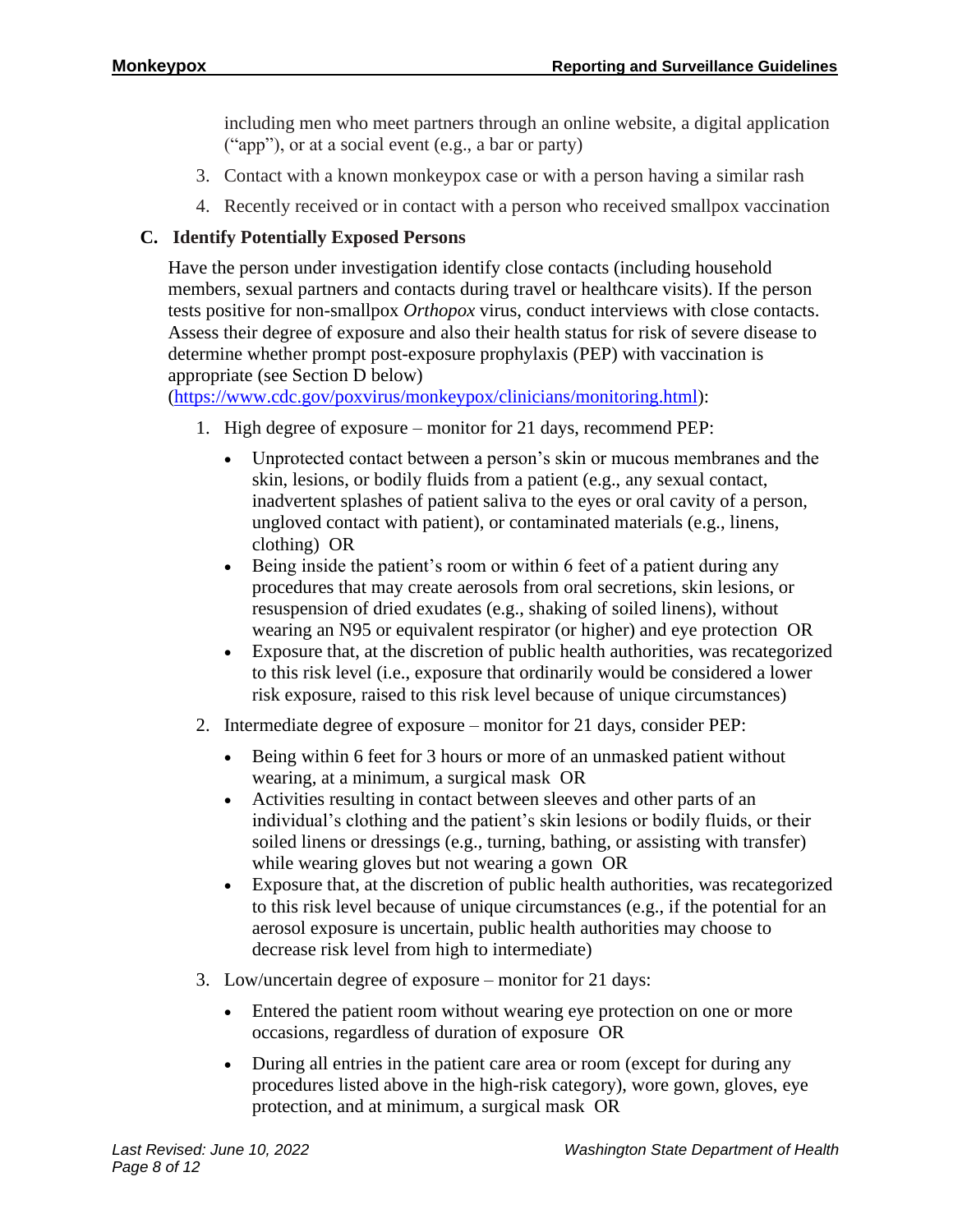- Being within 6 feet of an unmasked patient for less than 3 hours without wearing at minimum, a surgical mask OR
- Exposure that, at the discretion of public health authorities, was recategorized to this risk level based on unique circumstances (e.g., uncertainty about whether Monkeypox virus was present on a surface and/or whether a person touched that surface)

Exposed contacts who remain asymptomatic can continue routine daily activities (e.g., go to work, school, etc.) but should monitor for symptoms and check their temperature as detailed below. However, they should not donate blood, cells, tissue, breast milk, semen, or organs during the symptom monitoring period (21 days since last exposure). Additionally, contacts with a high degree of exposure (based on the above framework) should not travel on commercial air flights during their monitoring period.

Contacts who are not healthcare workers should monitor for symptoms and check their temperature twice daily for 21 days from last exposure. If fever or rash develop they should self-isolate and contact the local health jurisdiction. If chills or swollen lymph nodes occur the contact should remain in self-isolation and monitor for fever and rash. If symptoms persist without fever or rash the person should consult with their clinician.

Contacts who are healthcare workers with unprotected (not using proper personal protective equipment) exposure to a case should undergo 21 days of active symptom monitoring with at least twice daily temperature checks. In addition the worker should be evaluated before each work shift regarding evidence of fever or rash.

# **D. Post-exposure Vaccine**

Prompt post-exposure prophylaxis (PEP) with vaccine can reduce the chance of infection or severe illness. Consider PEP vaccination for asymptomatic persons who had direct contact with lesions, crusts, or bodily fluids or who had over 3 hours of unprotected respiratory exposure.

*Non-replicating vaccine* can be given to anybody unless allergic to any component of the vaccine. *Replicating vaccine* is contraindicated in individuals with immunodeficiency. Due to risk of severe localized or systemic infection with replicating vaccine virus (progressive vaccinia) only the non-replicating vaccine should be given to a contact with weakened immune systems, including patients with leukemia, lymphoma, organ transplantation, generalized malignancy, HIV/AIDS, cellular or humoral immune deficiency, radiation therapy, or treatment with antimetabolites, alkylating agents, highdose corticosteroids (>10 mg prednisone/day or equivalent for  $\geq$  2 weeks) or other immunomodulatory drugs. Persons with atopic dermatitis, eczema or other exfoliative skin conditions should also use a non-replicating vaccine.

See:<https://www.fda.gov/media/75792/download> and <https://www.cdc.gov/vaccines/hcp/vis/vis-statements/smallpox-monkeypox.html>

Report vaccine adverse events to VAERS [https://vaers.hhs.gov/](https://gcc02.safelinks.protection.outlook.com/?url=https%3A%2F%2Fvaers.hhs.gov%2F&data=05%7C01%7CMarcia.Goldoft%40DOH.WA.GOV%7Cb2f0fface6ef483ce8e008da4a42317a%7C11d0e217264e400a8ba057dcc127d72d%7C0%7C0%7C637903945409803530%7CUnknown%7CTWFpbGZsb3d8eyJWIjoiMC4wLjAwMDAiLCJQIjoiV2luMzIiLCJBTiI6Ik1haWwiLCJXVCI6Mn0%3D%7C3000%7C%7C%7C&sdata=hufE8hnpHgA9LW5RTg8%2Fm37FauzDRaVKYpciHWPa4ss%3D&reserved=0)

# **E. Infection Prevention Recommendations**

Except for follow-up medical care, isolate the case at home until all scabs are dried and shed, and healthy skin has formed. Household members should limit contact with the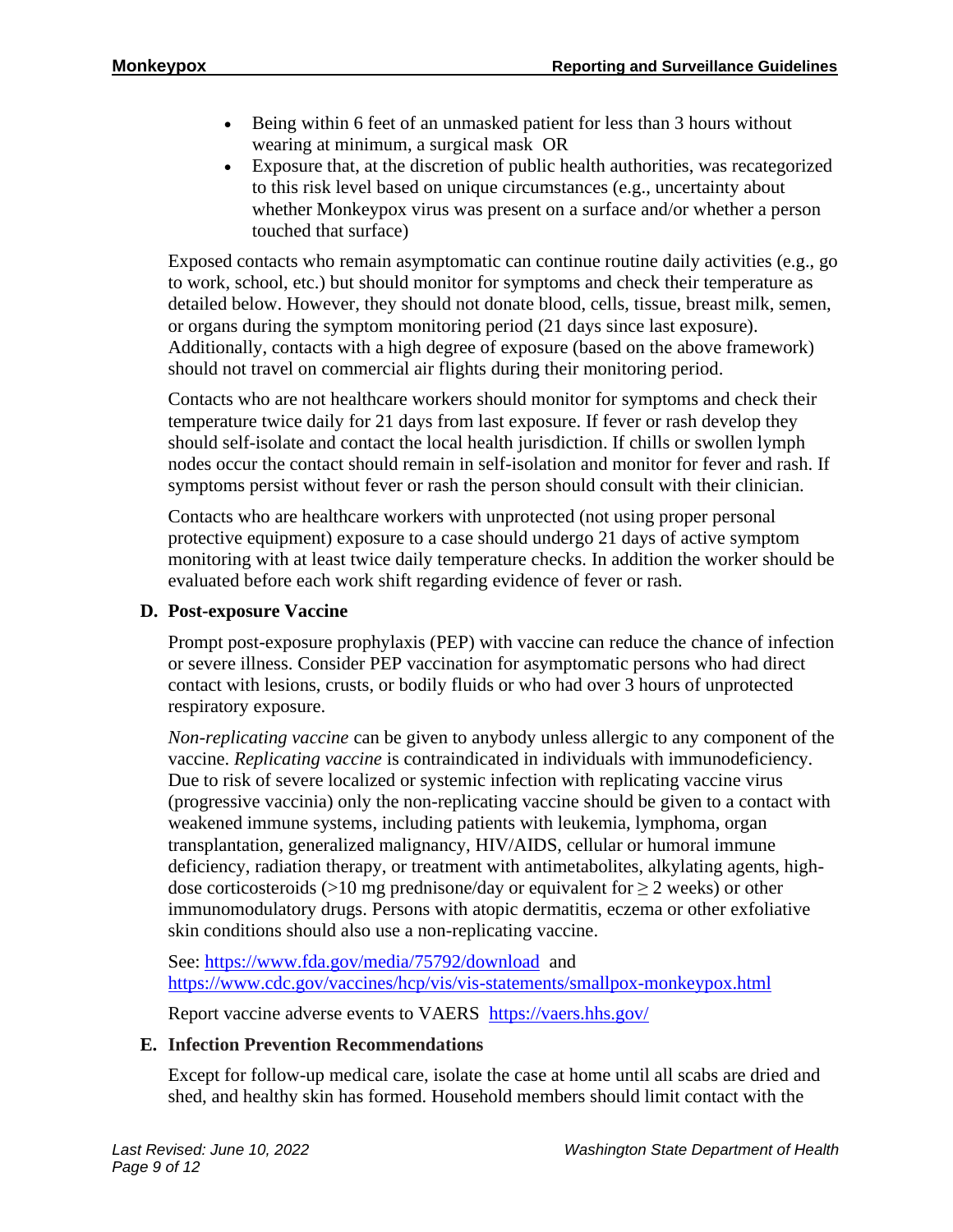person. If interaction with household members is unavoidable, use of masks is recommended.. In particular the case should avoid contact with anybody with a weakened immune system. The person should also avoid contact with wild or domestic mammals (see Section F below).

A person in isolation should take steps to prevent transmission. Follow strict hand hygiene, particularly after touching lesions or potentially contaminated fabric or items. Do not share dishes or utensils. Clean and disinfect contaminated surfaces with standard household disinfectants. Avoid shaking out dirty fabric and separately wash potentially contaminated clothing or bedding with detergent in hot water, and hot air dry. Shed scabs or bandages are potentially contagious. Put them in a plastic zip bag, add a small amount of bleach, seal, and discard.

For infection prevention at home see:

<https://www.cdc.gov/poxvirus/monkeypox/clinicians/infection-control-home.html>

For healthcare setting infection prevention see: <https://www.cdc.gov/poxvirus/monkeypox/clinicians/infection-control-healthcare.html>

# **F. Zoonotic and Environmental Evaluation**

1. Animal related issues

Infection has been documented in rodents and non-human primates, but all mammals should be considered susceptible to monkeypox. Symptoms in prairie dogs included cough, fever, conjunctivitis, lack of appetite, respiratory signs, and rash. Symptoms may vary with animal species.

There is plausible risk of transmission from an infected person to mammals. People with monkeypox should avoid direct contact with pets, including touching, snuggling, being kissed or licked, and sharing food or bedding. Pets should not sleep in the same room as the infected person. If possible, a household member should care for pets in the home. If a person with monkeypox must care for pets or other animals, they should wear a mask and wash their hands before and after interacting with a pet and avoid any direct contact. These steps should be taken for the duration of the isolation period.

Notify Office of CDEpi Zoonotic Disease (206-418-5500) for an animal exposed to a human case. Animals with exposure to monkeypox should be separated from all other animals (particularly wild rodents, either through an infestation in the home or through outdoor contact), monitored for symptoms and any symptoms reported to a veterinarian. Veterinarians examining animals with suspected monkeypox should implement infection control practices, including PPE (gown, gloves, eye protection or face shield, N95 mask).

Transmission to animals: <https://www.cdc.gov/poxvirus/monkeypox/veterinarian/transmission.html>

Risk assessment: [https://www.gov.uk/government/publications/hairs-risk-assessment](https://www.gov.uk/government/publications/hairs-risk-assessment-monkeypox/qualitative-assessment-of-the-risk-to-the-uk-human-population-of-monkeypox-infection-in-a-canine-feline-mustelid-lagomorph-or-rodent-uk-pet#about-the-human-animal-infections-and-risk-surveillance-group)[monkeypox/qualitative-assessment-of-the-risk-to-the-uk-human-population-of](https://www.gov.uk/government/publications/hairs-risk-assessment-monkeypox/qualitative-assessment-of-the-risk-to-the-uk-human-population-of-monkeypox-infection-in-a-canine-feline-mustelid-lagomorph-or-rodent-uk-pet#about-the-human-animal-infections-and-risk-surveillance-group)[monkeypox-infection-in-a-canine-feline-mustelid-lagomorph-or-rodent-uk-pet#about](https://www.gov.uk/government/publications/hairs-risk-assessment-monkeypox/qualitative-assessment-of-the-risk-to-the-uk-human-population-of-monkeypox-infection-in-a-canine-feline-mustelid-lagomorph-or-rodent-uk-pet#about-the-human-animal-infections-and-risk-surveillance-group)[the-human-animal-infections-and-risk-surveillance-group](https://www.gov.uk/government/publications/hairs-risk-assessment-monkeypox/qualitative-assessment-of-the-risk-to-the-uk-human-population-of-monkeypox-infection-in-a-canine-feline-mustelid-lagomorph-or-rodent-uk-pet#about-the-human-animal-infections-and-risk-surveillance-group)

Prairie dog outbreak:<https://www.cdc.gov/mmwr/preview/mmwrhtml/mm5227a5.htm> and [https://wwwnc.cdc.gov/eid/article/13/9/07-0175\\_article](https://wwwnc.cdc.gov/eid/article/13/9/07-0175_article)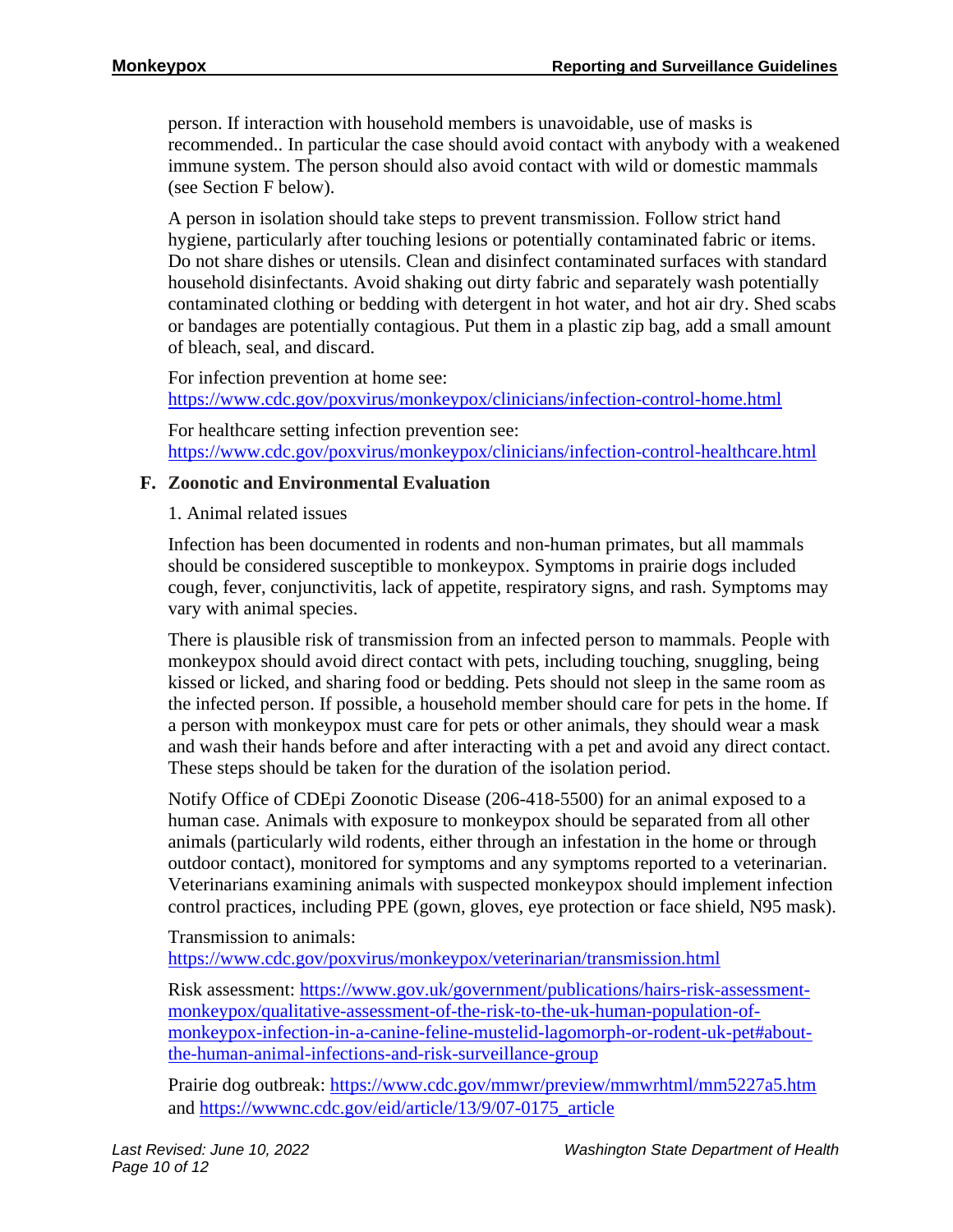2. Environmental issues (also see Section 5D above)

Persons in isolation should do their own laundry and safely dispose of scabs and bandages. Standard household disinfectants should be used on contaminated surfaces. See:<https://www.cdc.gov/poxvirus/monkeypox/clinicians/infection-control-home.html>

# **G. Resources**

<https://www.cdc.gov/poxvirus/monkeypox/>

<https://www.cdc.gov/poxvirus/monkeypox/response/2022/index.html>

# **6. MANAGING SPECIAL SITUATIONS**

# **A. Persons at risk**

Persons with symptoms of monkeypox should contact their healthcare provider. Risks include [\(https://www.cdc.gov/poxvirus/monkeypox/response/2022/index.html\)](https://www.cdc.gov/poxvirus/monkeypox/response/2022/index.html):

- 1. Traveled to central or west African countries or to countries where monkeypox cases have been reported recently (see: [https://www.who.int/health](https://www.who.int/health-topics/monkeypox#tab=tab_1)[topics/monkeypox#tab=tab\\_1\)](https://www.who.int/health-topics/monkeypox#tab=tab_1), or other areas with confirmed cases of monkeypox during the month before their symptoms began OR
- 2. Had contact with a person with confirmed or suspected monkeypox OR
- 3. Is a man who regularly has close or intimate in-person contact with other men, including men who meet partners through an online website, digital application ("app"), or at a social event (e.g., a bar or party)

See the CDC info sheet: [https://www.cdc.gov/poxvirus/monkeypox/pdf/MonkeyPox](https://www.cdc.gov/poxvirus/monkeypox/pdf/MonkeyPox-sexually-active-InfoSheet-508.pdf)[sexually-active-InfoSheet-508.pdf](https://www.cdc.gov/poxvirus/monkeypox/pdf/MonkeyPox-sexually-active-InfoSheet-508.pdf)

# **7. ROUTINE PREVENTION**

# **A. Public Education:**

Avoiding stigma is essential. Work with community partners to establish effective messaging. See:

[https://www.cdc.gov/poxvirus/monkeypox/reducing-stigma.html](https://gcc02.safelinks.protection.outlook.com/?url=https%3A%2F%2Fwww.cdc.gov%2Fpoxvirus%2Fmonkeypox%2Freducing-stigma.html&data=05%7C01%7CMarcia.Goldoft%40DOH.WA.GOV%7Cb2f0fface6ef483ce8e008da4a42317a%7C11d0e217264e400a8ba057dcc127d72d%7C0%7C0%7C637903945409803530%7CUnknown%7CTWFpbGZsb3d8eyJWIjoiMC4wLjAwMDAiLCJQIjoiV2luMzIiLCJBTiI6Ik1haWwiLCJXVCI6Mn0%3D%7C3000%7C%7C%7C&sdata=OsCjXUQdg5rubRtuWMigCrdZrHPtRLmZXxuuVk%2Bkt%2Bo%3D&reserved=0) <https://www.cdc.gov/poxvirus/monkeypox/sexualhealth/index.html>

# **B. Immunization Recommendations:**

Pre-exposure vaccination recommendations have been issued for persons at risk for occupational exposure to orthopoxviruses, including research laboratory personnel, clinical laboratory personnel performing diagnostic testing for orthopoxviruses, designated response team members, and health care personnel who administer ACAM2000 (Smallpox [Vaccinia] Vaccine, Live) or care for patients infected with orthopoxviruses. See:

[https://www.cdc.gov/mmwr/volumes/71/wr/mm7122e1.htm?s\\_cid=mm7122e1\\_w](https://www.cdc.gov/mmwr/volumes/71/wr/mm7122e1.htm?s_cid=mm7122e1_w) and <https://www.cdc.gov/vaccines/hcp/vis/vis-statements/smallpox-monkeypox.html>